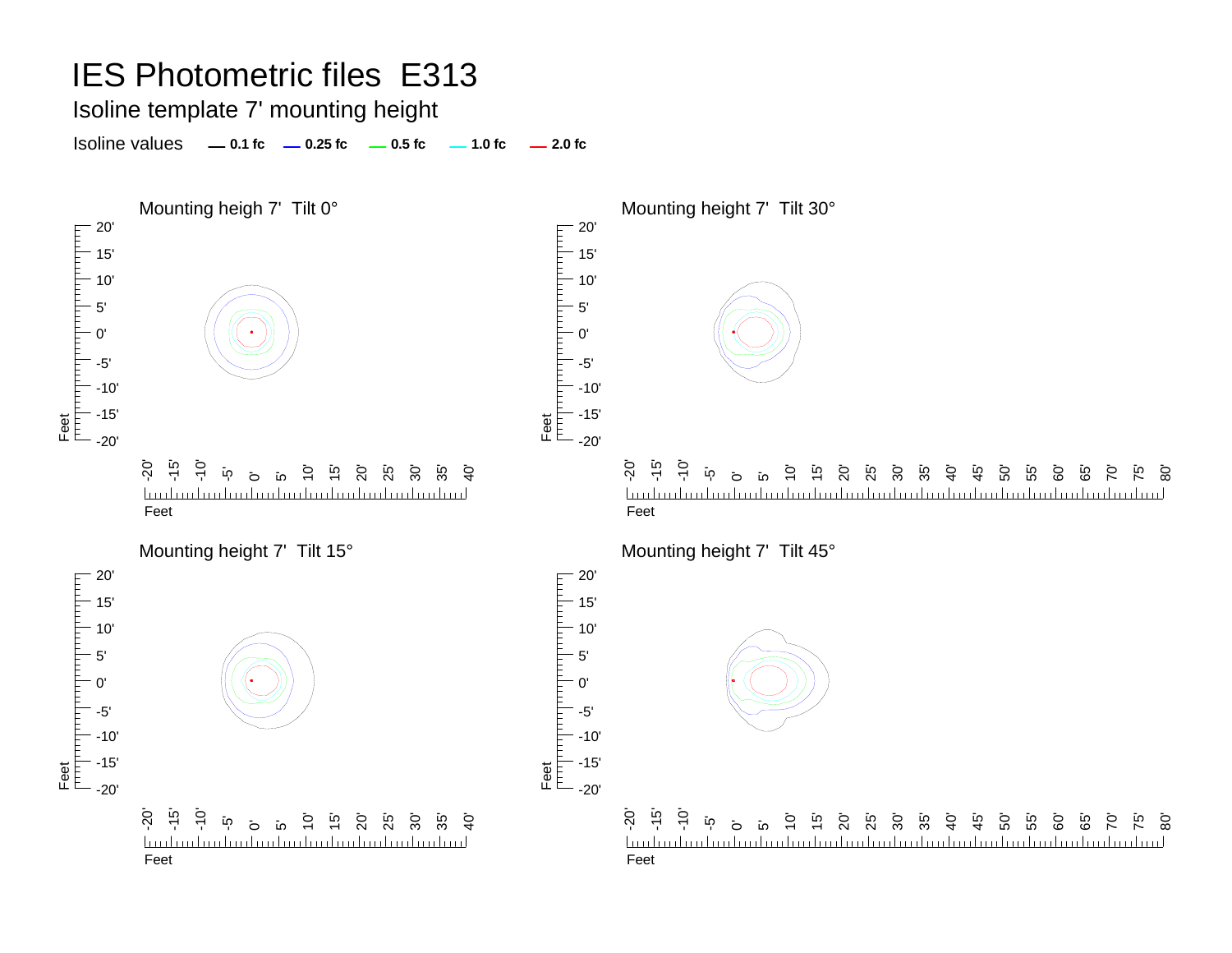Isoline template 9' mounting height

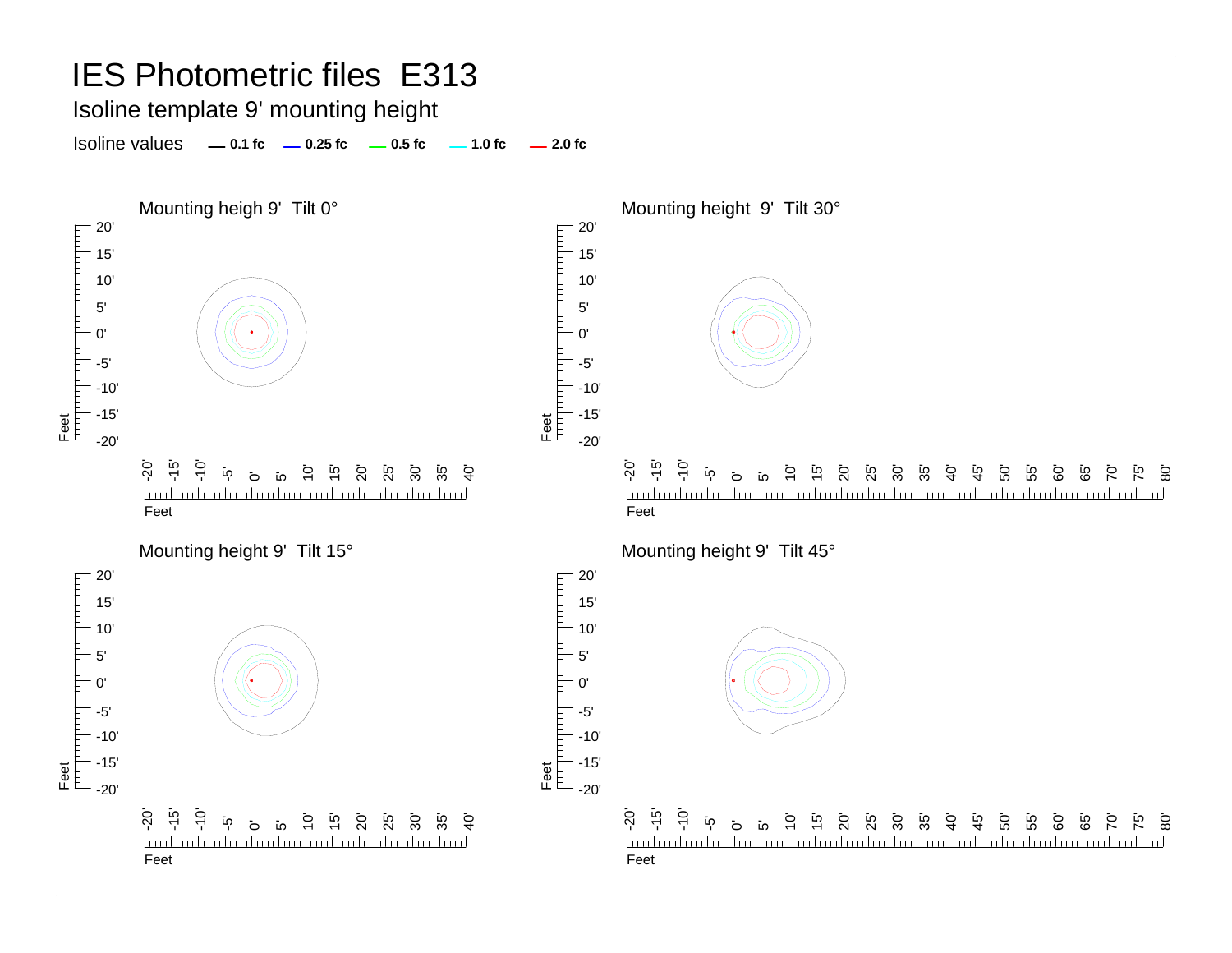### Isoline template 11' mounting height

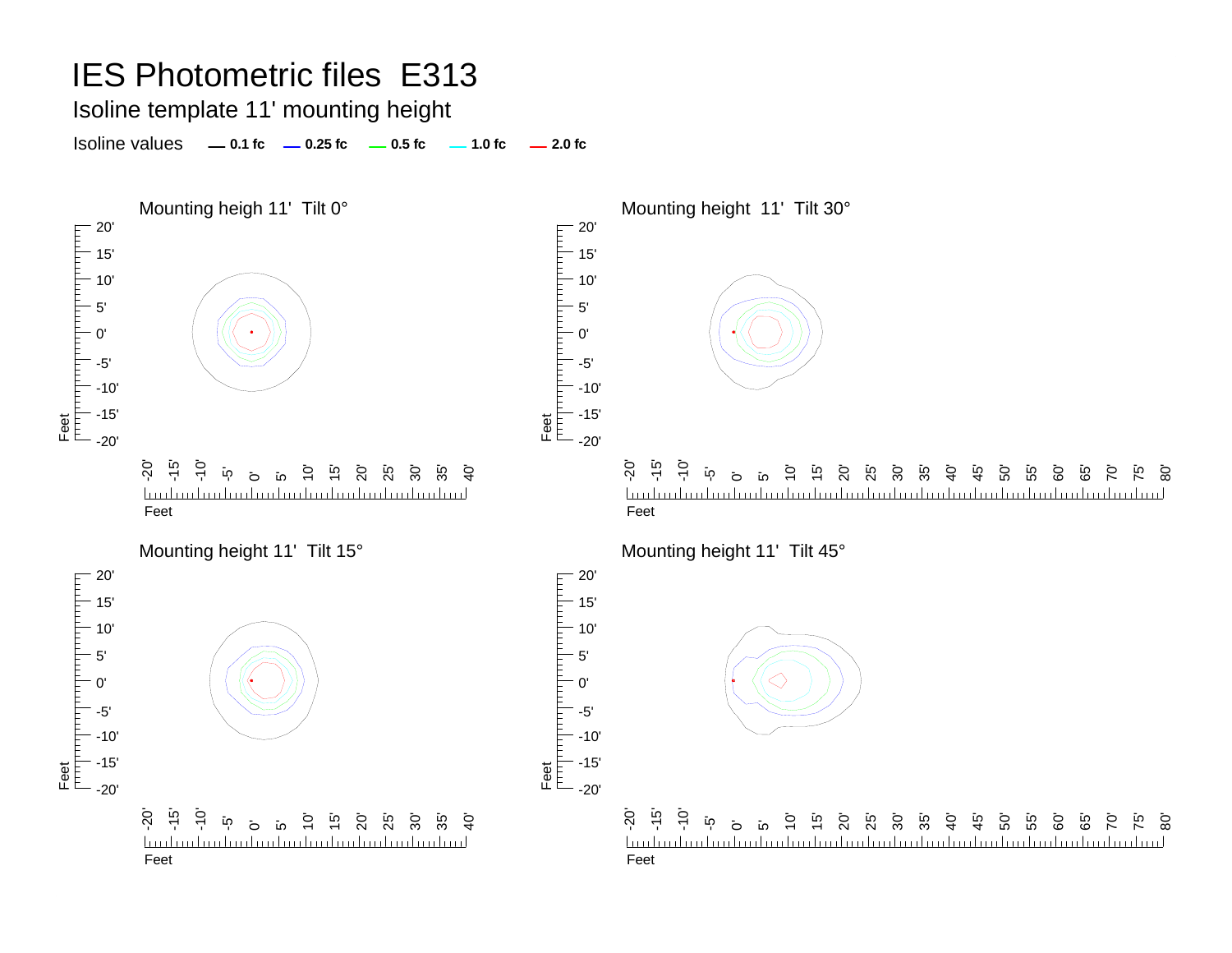#### Isoline template 15' mounting height

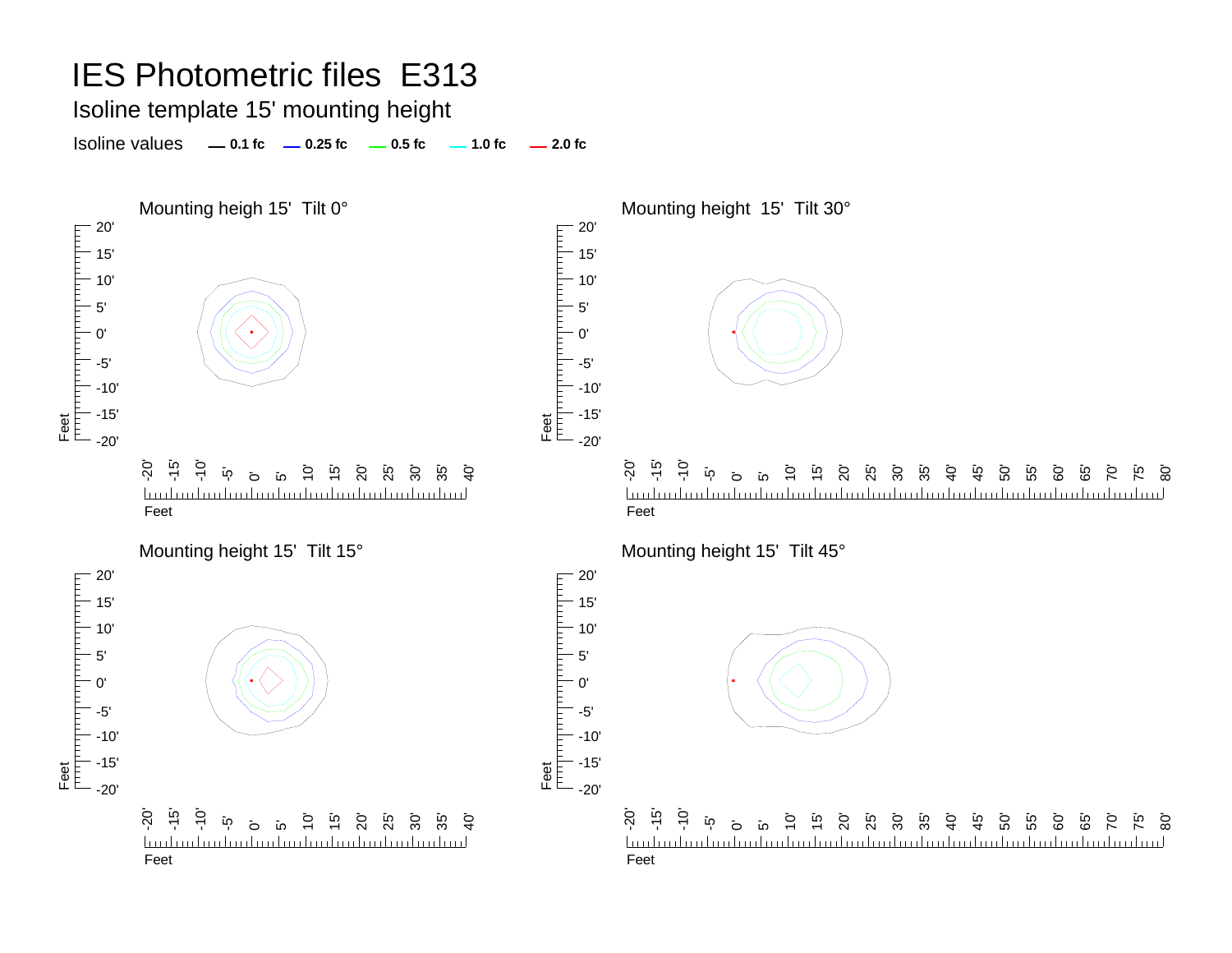### Isoline template 20' mounting height

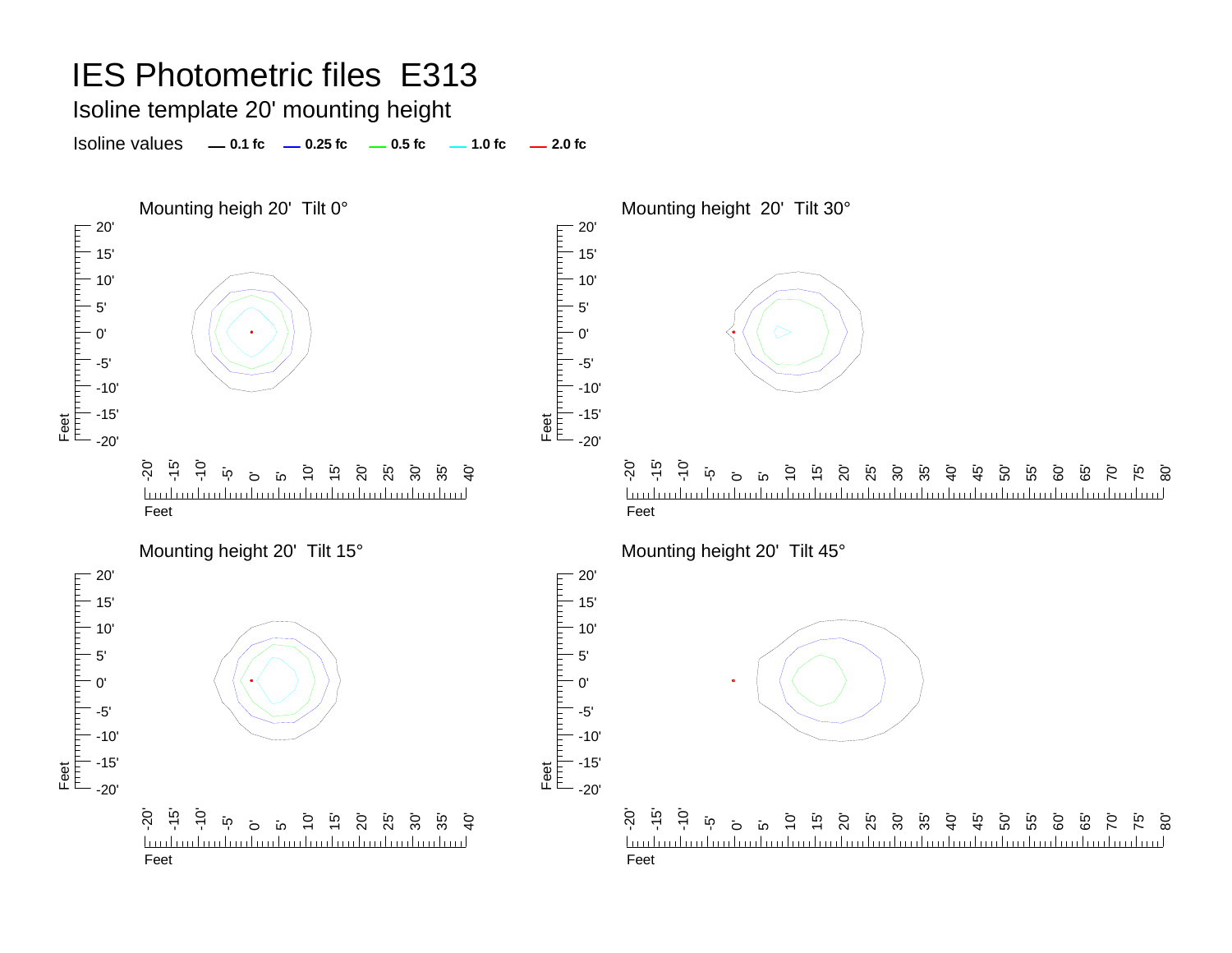Isoline template 25' mounting height